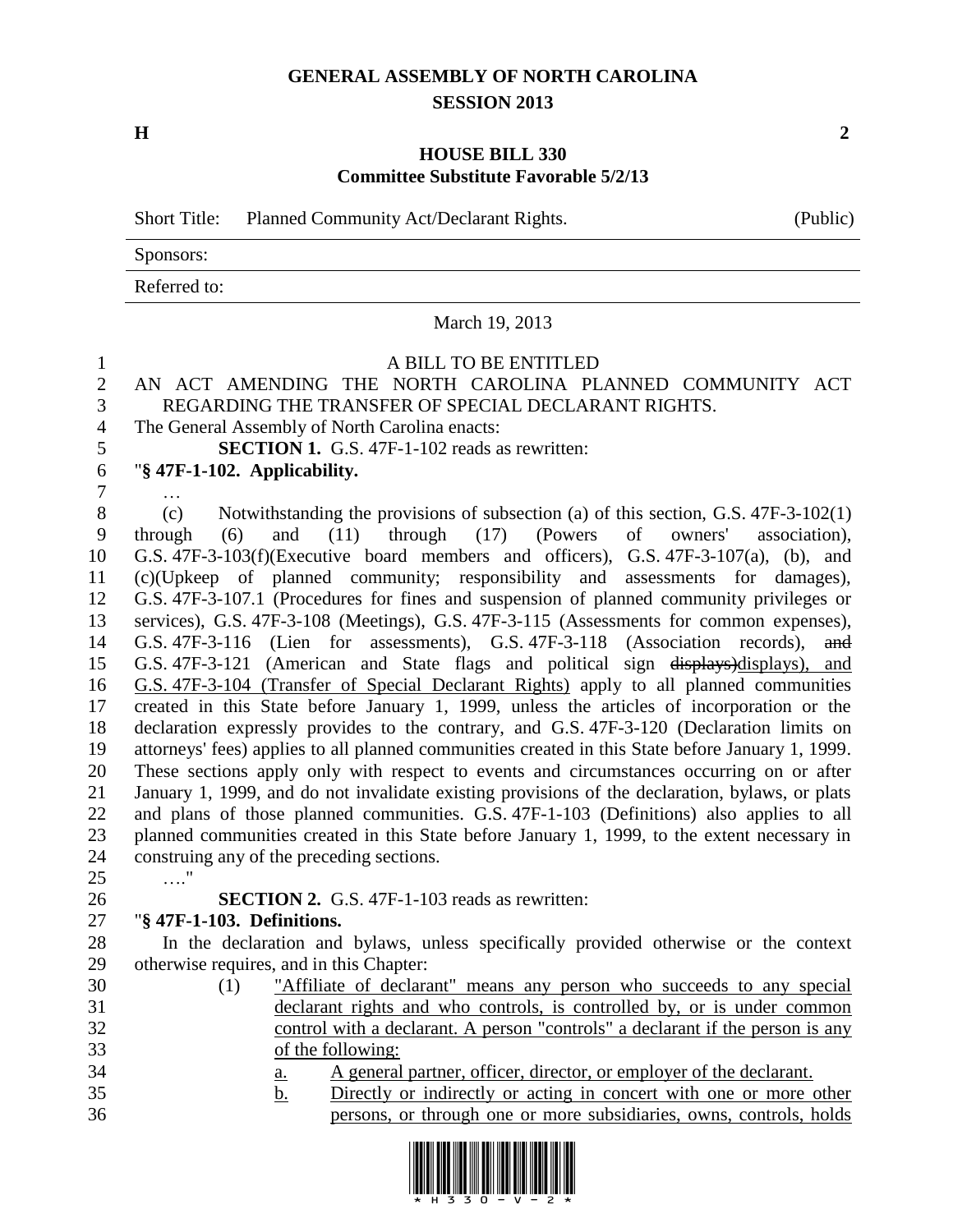|             |           | <b>General Assembly Of North Carolina</b>                                                          | <b>Session 2013</b> |
|-------------|-----------|----------------------------------------------------------------------------------------------------|---------------------|
|             |           | with power to vote, or holds proxies representing more than twenty                                 |                     |
|             |           | percent (20%) of the voting interest in the declarant.                                             |                     |
|             |           | Controls in any manner the election of a majority of the directors of<br>$\underline{c}$ .         |                     |
|             |           | the declarant.                                                                                     |                     |
|             |           | Has contributed more than twenty percent $(20\%)$ of the capital of the<br><u>d.</u>               |                     |
|             |           | declarant.                                                                                         |                     |
|             |           | A person "is controlled by" a declarant if the declarant (i) is a general                          |                     |
|             |           | partner, officer, director, or employer of the person; (ii) directly or indirectly                 |                     |
|             |           | or acting in concert with one or more other persons, or through one or more                        |                     |
|             |           | subsidiaries, owns, controls, holds with power to vote, or holds proxies                           |                     |
|             |           | representing more than twenty percent (20%) of the voting interest in the                          |                     |
|             |           | person; (iii) controls in any manner the election of a majority of the directors                   |                     |
|             |           | of the person; or (iv) has contributed more than twenty percent (20%) of the                       |                     |
|             |           | capital of the person. Control does not exist if the powers described in this                      |                     |
|             |           | subdivision are held solely as security for an obligation and are not                              |                     |
|             |           | exercised.                                                                                         |                     |
|             |           |                                                                                                    |                     |
|             | .<br>(11) | "Development rights" means any right or combination of rights reserved by a                        |                     |
|             |           | declarant in the declaration (i) to add real estate to a planned community; (ii)                   |                     |
|             |           | to create lots, common elements, or limited common elements within a                               |                     |
|             |           | planned community; (iii) to subdivide lots or convert lots into common                             |                     |
|             |           | elements; or (iv) to withdraw real estate from a planned community.                                |                     |
|             |           |                                                                                                    |                     |
|             |           | <b>SECTION 3.</b> G.S. 47F-3-104 reads as rewritten:                                               |                     |
|             |           | "§ 47F-3-104. Transfer of special declarant rights.                                                |                     |
| (a)         |           | Except for transfer of declarant rights pursuant to foreclosure, no No special                     |                     |
|             |           | declarant right (G.S. 47F-1-103(28)) defined under this Chapter may be transferred except by       |                     |
|             |           | an instrument evidencing the transfer recorded in every county in which any portion of the         |                     |
|             |           | planned community is located. The Except for the transfer of declarant rights pursuant to          |                     |
|             |           | subsection (c) of this section, the instrument is not effective unless executed by the transferee. |                     |
| (b)         |           | Upon transfer of any special declarant right, the liability of a transferor declarant is           |                     |
| as follows: |           |                                                                                                    |                     |
|             | (1)       | A transferor is not relieved of any obligation or liability arising before the                     |                     |
|             |           | transfer and remains liable for warranty obligations imposed upon the                              |                     |
|             |           | transferor by this Chapter. Lack of privity does not deprive any lot owner of                      |                     |
|             |           | standing to maintain an action to enforce any obligation of the transferor.                        |                     |
|             | (2)       | If a successor to any special declarant right is an affiliate of a declarant                       |                     |
|             |           | $(G.S. 47F-1-103(1))$ , the transferor is jointly and severally liable with the                    |                     |
|             |           | successor for any obligations or liabilities of the successor relating to the                      |                     |
|             |           | planned community.                                                                                 |                     |
|             | (3)       | If a transferor retains any special declarant rights, but transfers other special                  |                     |
|             |           | declarant rights to a successor who is not an affiliate of the declarant, the                      |                     |
|             |           | transferor is liable for any obligations or liabilities imposed on a declarant by                  |                     |
|             |           | this Chapter or by the declaration relating to the retained special declarant                      |                     |
|             |           | rights and arising after the transfer.                                                             |                     |
|             | (4)       | A transferor has no liability for any act or omission or any breach of a                           |                     |
|             |           | contractual or warranty obligation arising from the exercise of a special                          |                     |
|             |           | declarant right by a successor declarant who is not an affiliate of the                            |                     |
|             |           | transferor.                                                                                        |                     |
| (c)         |           | Unless otherwise provided in a mortgage instrument, deed of trust, or other                        |                     |
|             |           | agreement creating a security interest, in case of foreclosure of a security interest, sale by a   |                     |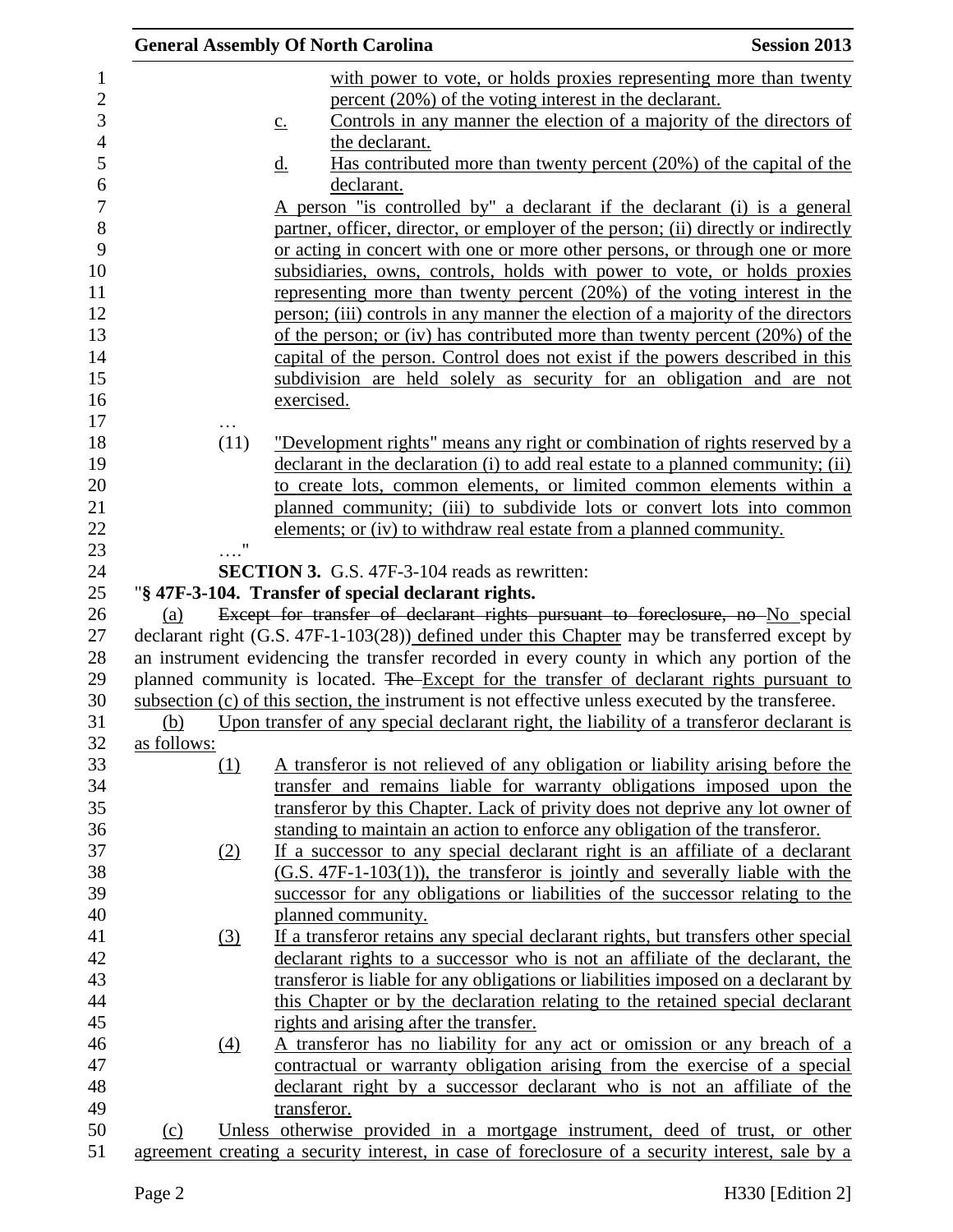## **General Assembly Of North Carolina Session 2013**

| $\mathbf{1}$   | trustee under an agreement creating a security interest, tax sale, judicial sale, or sale under       |                                                                                                    |  |  |  |  |  |
|----------------|-------------------------------------------------------------------------------------------------------|----------------------------------------------------------------------------------------------------|--|--|--|--|--|
| $\overline{2}$ | Bankruptcy Code or receivership proceedings of any lots owned by a declarant, or real estate in       |                                                                                                    |  |  |  |  |  |
| 3              | a planned community subject to development rights, or real estate subject to development rights       |                                                                                                    |  |  |  |  |  |
| $\overline{4}$ |                                                                                                       | for a planned community, a person acquiring title to all the property being foreclosed or sold,    |  |  |  |  |  |
| 5              |                                                                                                       | but only upon the person's request in an instrument recorded in every county in which any          |  |  |  |  |  |
| 6              |                                                                                                       | portion of the planned community is located, succeeds to all special declarant rights              |  |  |  |  |  |
| 7              |                                                                                                       | (G.S. 47F-1-103(28)) related to that property held by that declarant and requested by the person   |  |  |  |  |  |
| 8              |                                                                                                       | acquiring title. The judgment or instrument conveying title shall provide for transfer of only the |  |  |  |  |  |
| 9              |                                                                                                       | special declarant rights requested. The mortgage, deed of trust, tax lien, or other conveyance to  |  |  |  |  |  |
| 10             | be foreclosed under this subsection shall not be required to contain specific reference to an         |                                                                                                    |  |  |  |  |  |
| 11             | assignment of special declarant rights but shall be deemed to include the special declarant           |                                                                                                    |  |  |  |  |  |
| 12             | rights as part of the right, title, and interest encumbered by the mortgage, deed of trust, tax lien, |                                                                                                    |  |  |  |  |  |
| 13             | or other conveyance.                                                                                  |                                                                                                    |  |  |  |  |  |
| 14             | (d)                                                                                                   | Upon foreclosure of a security interest, sale by a trustee under an agreement creating             |  |  |  |  |  |
| 15             |                                                                                                       | a security interest, tax sale, judicial sale, or sale under Bankruptcy Code or receivership        |  |  |  |  |  |
| 16             |                                                                                                       | proceedings of all interests in a planned community owned by a declarant, the declarant ceases     |  |  |  |  |  |
| 17             |                                                                                                       | to have any special declarant rights and the period of declarant control (G.S. 47F-3-103(d))       |  |  |  |  |  |
| 18             |                                                                                                       | terminates unless either of the following applies:                                                 |  |  |  |  |  |
| 19             | (1)                                                                                                   | The judgment or instrument conveying title provides for transfer of all                            |  |  |  |  |  |
| 20             |                                                                                                       | special declarant rights held by that declarant to a successor declarant.                          |  |  |  |  |  |
| 21             | (2)                                                                                                   | The declarant transferred special declarant rights related to the appointment                      |  |  |  |  |  |
| 22             |                                                                                                       | of executive board members to another person pursuant to this section prior                        |  |  |  |  |  |
| 23             |                                                                                                       |                                                                                                    |  |  |  |  |  |
|                |                                                                                                       | to the foreclosure or sale.                                                                        |  |  |  |  |  |
| 24             | (e)                                                                                                   | The liabilities and obligations of a person who succeeds to special declarant rights               |  |  |  |  |  |
| 25             | are as follows:                                                                                       |                                                                                                    |  |  |  |  |  |
| 26             | (1)                                                                                                   | A successor to any special declarant right who is an affiliate of a declarant is                   |  |  |  |  |  |
| 27             |                                                                                                       | subject to all obligations and liabilities imposed on the transferor by this                       |  |  |  |  |  |
| 28             |                                                                                                       | Chapter or by the declaration.                                                                     |  |  |  |  |  |
| 29             | (2)                                                                                                   | Unless otherwise specified in the declaration as to the holder of a mortgage                       |  |  |  |  |  |
| 30             |                                                                                                       | instrument, deed of trust, or other agreement creating a security interest, in                     |  |  |  |  |  |
| 31             |                                                                                                       | case of foreclosure of a security interest, sale by a trustee under an                             |  |  |  |  |  |
| 32             |                                                                                                       | agreement creating a security interest, tax sale, judicial sale, or sale under                     |  |  |  |  |  |
| 33             |                                                                                                       | Bankruptcy Code or receivership proceedings, a successor to any special                            |  |  |  |  |  |
| 34             |                                                                                                       | declarant right, other than a successor described in subdivision (3) or (4) of                     |  |  |  |  |  |
| 35             |                                                                                                       | this subsection or a successor who is an affiliate of a declarant, is subject to                   |  |  |  |  |  |
| 36             |                                                                                                       | the obligations and liabilities imposed by this Chapter or the declaration:                        |  |  |  |  |  |
| 37             |                                                                                                       | On a declarant which relate to the successor's exercise or nonexercise<br><u>a.</u>                |  |  |  |  |  |
| 38             |                                                                                                       | of special declarant rights; or                                                                    |  |  |  |  |  |
| 39             |                                                                                                       | On his transferor, other than:<br><u>b.</u>                                                        |  |  |  |  |  |
| 40             |                                                                                                       | Misrepresentations by any previous declarant;                                                      |  |  |  |  |  |
| 41             |                                                                                                       | $\frac{1}{2}$<br>Warranty obligations on improvements made by any previous                         |  |  |  |  |  |
| 42             |                                                                                                       | declarant or made before the planned community was created;                                        |  |  |  |  |  |
| 43             |                                                                                                       | Breach of any fiduciary obligation by any previous declarant<br><u>3.</u>                          |  |  |  |  |  |
| 44             |                                                                                                       | or his appointees to the executive board; or                                                       |  |  |  |  |  |
| 45             |                                                                                                       | Any liability or obligation imposed on the transferor as a<br><u>4.</u>                            |  |  |  |  |  |
| 46             |                                                                                                       | result of the transferor's acts or omissions after the transfer.                                   |  |  |  |  |  |
| 47             | $\left(3\right)$                                                                                      | A successor to only a right reserved in the declaration to maintain sales                          |  |  |  |  |  |
| 48             |                                                                                                       | offices, management offices, signs advertising the planned community, and                          |  |  |  |  |  |
| 49             |                                                                                                       | models, if the successor is not an affiliate of the declarant, may not exercise                    |  |  |  |  |  |
| 50             |                                                                                                       | any other special declarant right and is not subject to any liability or                           |  |  |  |  |  |
| 51             |                                                                                                       | obligation as a declarant.                                                                         |  |  |  |  |  |
|                |                                                                                                       |                                                                                                    |  |  |  |  |  |